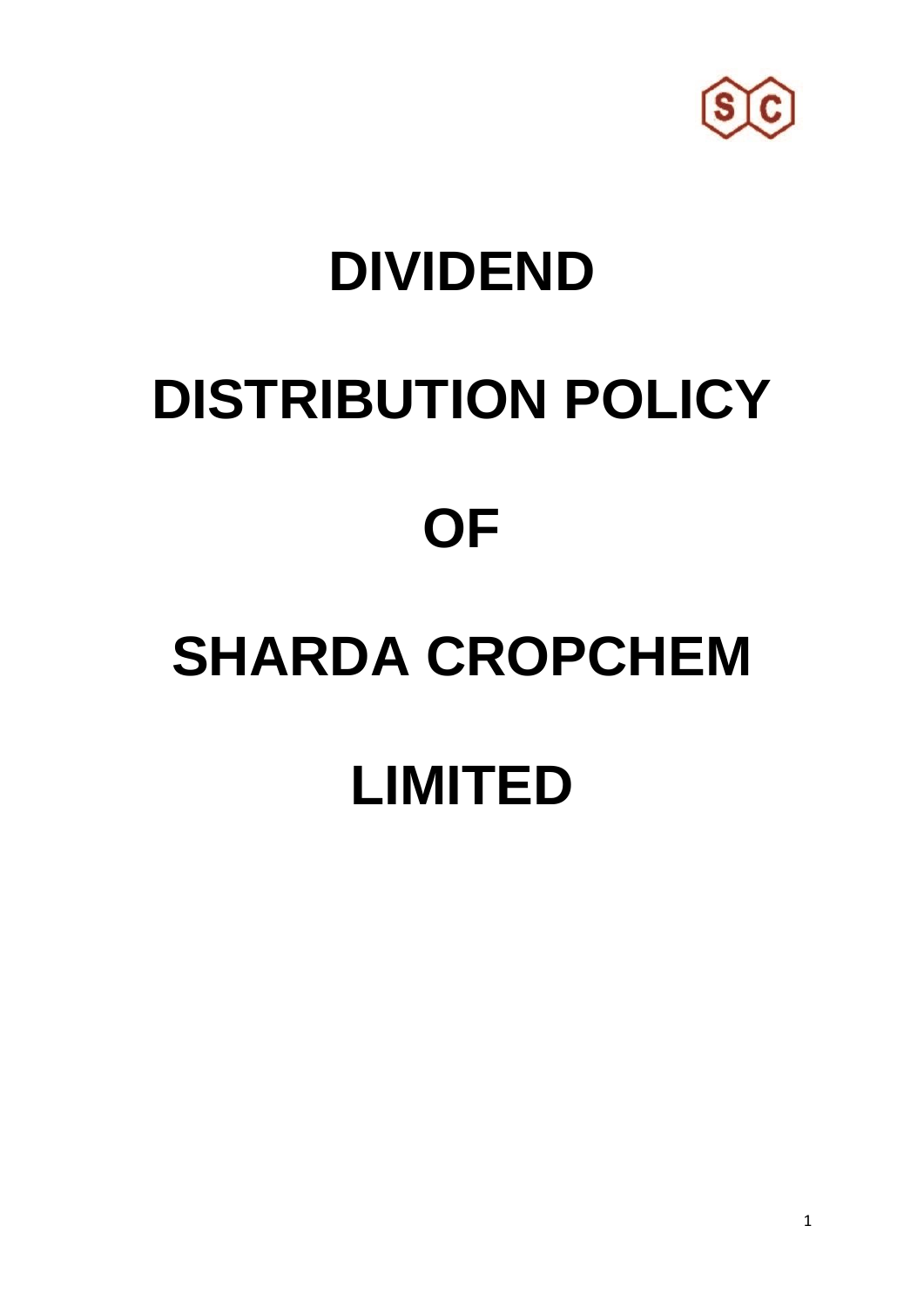

#### **ABOUT THE COMPANY: -**

Sharda Cropchem Limited is a Company incorporated under Indian Companies Act, 1956 engaged in the marketing and distribution of a wide range of formulations and generic active ingredients globally. It's core strength lies in identifying generic molecules, preparing dossiers, seeking registrations, marketing and distributing formulations or generic active ingredients in fungicide, herbicide and insecticide segments.

#### **OBJECTIVE OF THE POLICY: -**

This policy ("Policy") of Sharda Cropchem Limited ("Company") has been prepared and adopted in accordance with the SEBI (Listing Obligations and Disclosure Requirements) Regulations, 2015 ("SEBI LODR") read with SEBI (Listing Obligations and Disclosure Requirements) (Amendment) Regulations, 2018 and Companies Act, 2013 ("Act") read with the Companies (Amendment) Act, 2017 along with circulars issued thereunder, including any statutory modifications or re-enactments thereof for the time being in force.

This policy shall come into force with immediate effect.

Dividend is the payment made by a Company to its shareholders, usually in the form of distribution of its profits. The profits earned by the Company can either be retained in business or used for acquisitions, expansion or diversification, or it can be distributed to the shareholders. The Company may choose to retain a part of its profits and distribute the balance among its shareholders as dividend. This Policy aims to reconcile between all these needs.

The objective of this policy is to ensure a regular dividend income for the shareholders and long-term capital appreciation for all stakeholders of the Company. The Company would ensure to strike the right balance between the quantum of dividend paid and amount of profits retained in the business for various purposes. The Board of Directors will refer to the policy while declaring / recommending dividends on behalf of the Company.

#### **DEFINITIONS: -**

**"Applicable Law"** means any law, rules, regulations, circulars, guidelines or standards under which the policy has been formed.

**"Board"** in relation to the company, means the collective body of the directors of the company.

**"Company"** refers to Sharda Cropchem Limited

**"Dividend"** refers to Interim Dividend & Final Dividend

**"Final Divided"** is declared once for the financial year after the annual accounts are prepared.

**"Interim Dividend"** is declared during the financial year of the Company as and when considered appropriate by the Board of Directors.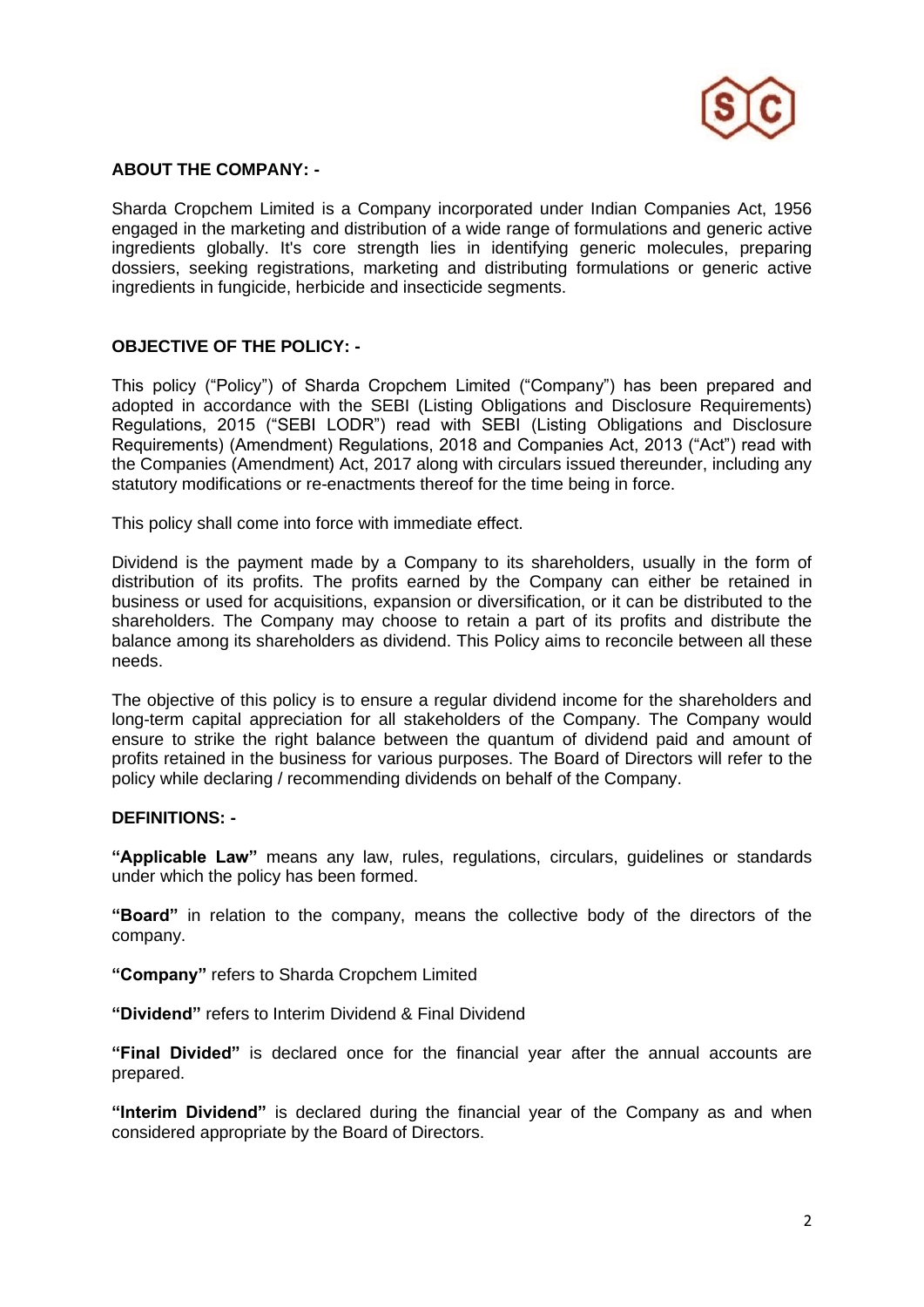

#### **1. FINANCIAL PARAMETERS TO BE CONSIDERED FOR DECLARATION OF DIVIDEND, IF ANY**:

The Board shall consider the following financial parameters while declaring dividend:

- the Company's Financial results of operations and earnings;
- working capital requirements for the operations and growth of the Company and its subsidiaries;
- quantum of profits and liquidity position;
- future fund requirements, including for brand building, business acquisitions, business expansion, modernization of existing business;
- level of debt:
- providing for unforeseen events and contingencies;
- any other financial factor as the Board may deem fit.

#### **2. CIRCUMSTANCES UNDER WHICH THE SHAREHOLDERS MAY OR MAY NOT EXPECT DIVIDEND:**

The Shareholders may ordinarily expect dividend if the Company has made profits during the current year. Recommending dividend out of profits of previous financial years or out of retained earnings shall be at the discretion of the Board, subject to the compliance with the Companies (Declaration and Payment of Dividend) Rules, 2014, as amended from time to time. The Board may not recommend a dividend if:

- Proposed expansion plans require higher Capital expenditure; or
- Significantly higher working capital requirements adversely impact free cash flow; or
- The Company undertakes any acquisitions or investments including in joint ventures, new product launches, etc., requiring significant capital outflow; or
- In case of proposal for buyback of shares; or
- In the event of inadequacy of profits.

If the Board proposes not to distribute profit, the grounds thereof and information on utilization of undistributed profit, if any, shall be disclosed to the shareholders in the Annual Report of the Company.

#### **3. INTERNAL AND EXTERNAL FACTORS TO BE CONSIDERED FOR DECLARATION OF DIVIDEND:**

 The Board may consider the following internal and external factors while declaring Dividend:

#### **Internal Factors: -**

• Profits earned during the year;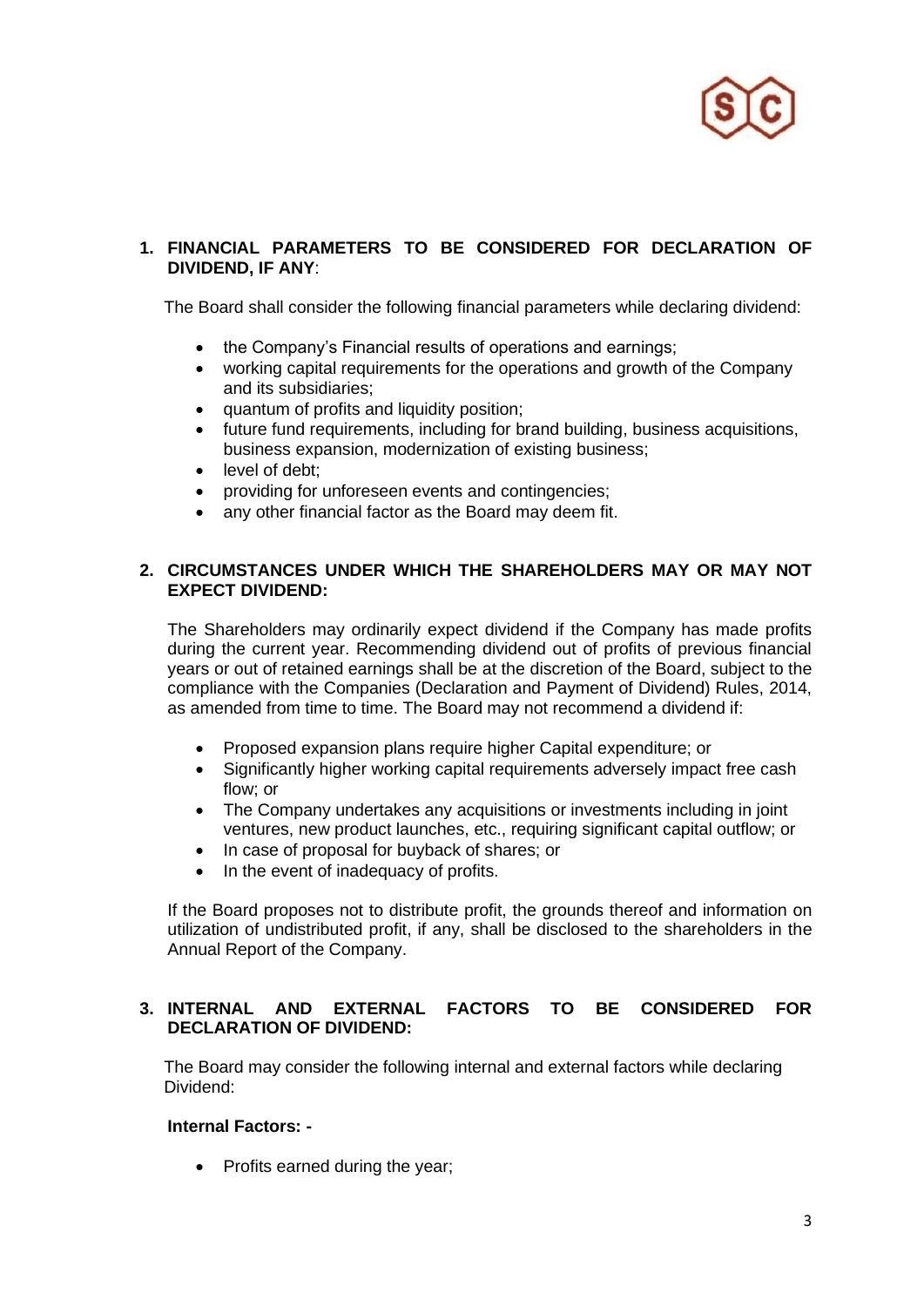

- Present & future Capital requirements of the existing businesses
- Operating Cash flows requirement;
- Working Capital requirement;
- Capital Expenditure requirement:
- Brand / Business Acquisitions;
- Expansion / Modernization of existing businesses
- Additional investments in subsidiaries/associates of the Company
- Fresh investments into external businesses
- Any other factor as deemed fit by the Board

#### **External Factor: -**

- Any Legal requirements
- State of Economy
- Favourable/Unfavourable Capital Markets
- Statutory Restrictions

This is not intended to be an all-inclusive list, but rather a representative list of factors which may be considered while declaring dividend.

#### **4. UTILIZATION OF RETAINED EARNINGS**

Retained earnings are the sum of the Company's profits after dividend payments, since the Company's inception. The retained earnings of the Company will be utilised in one or more of the following manner:

- for expansion and growth of business;
- for contributing towards the fixed as well as working capital needs of the Company;
- major repairs and maintenance, including replacement of old assets which have become obsolete;
- renovation/ modernization for improving working efficiency of plants and equipment's and for capacity enhancements;
- to make the Company self-dependent of finance from external sources;
- for redemption of loans and debentures (if any);
- for upgradation of technical knowhow;
- nonorganic growth initiatives, including acquisition of brands/ businesses;
- for issuing fully paid-up bonus shares to the Shareholders.

#### **5. INTERIM & FINAL DIVIDEND**

- a) The Board of Directors of a Company shall declare interim dividend during any financial year or at any time during the period from closure of financial year till holding of the annual general meeting.
- b) The Board of Directors shall declare such interim dividend out of the surplus in the P&L Account or out of profits of the financial year for which such interim dividend is sought to be declared or out of the profits generated in the financial year till the quarter preceding the date of declaration of the interim dividend.